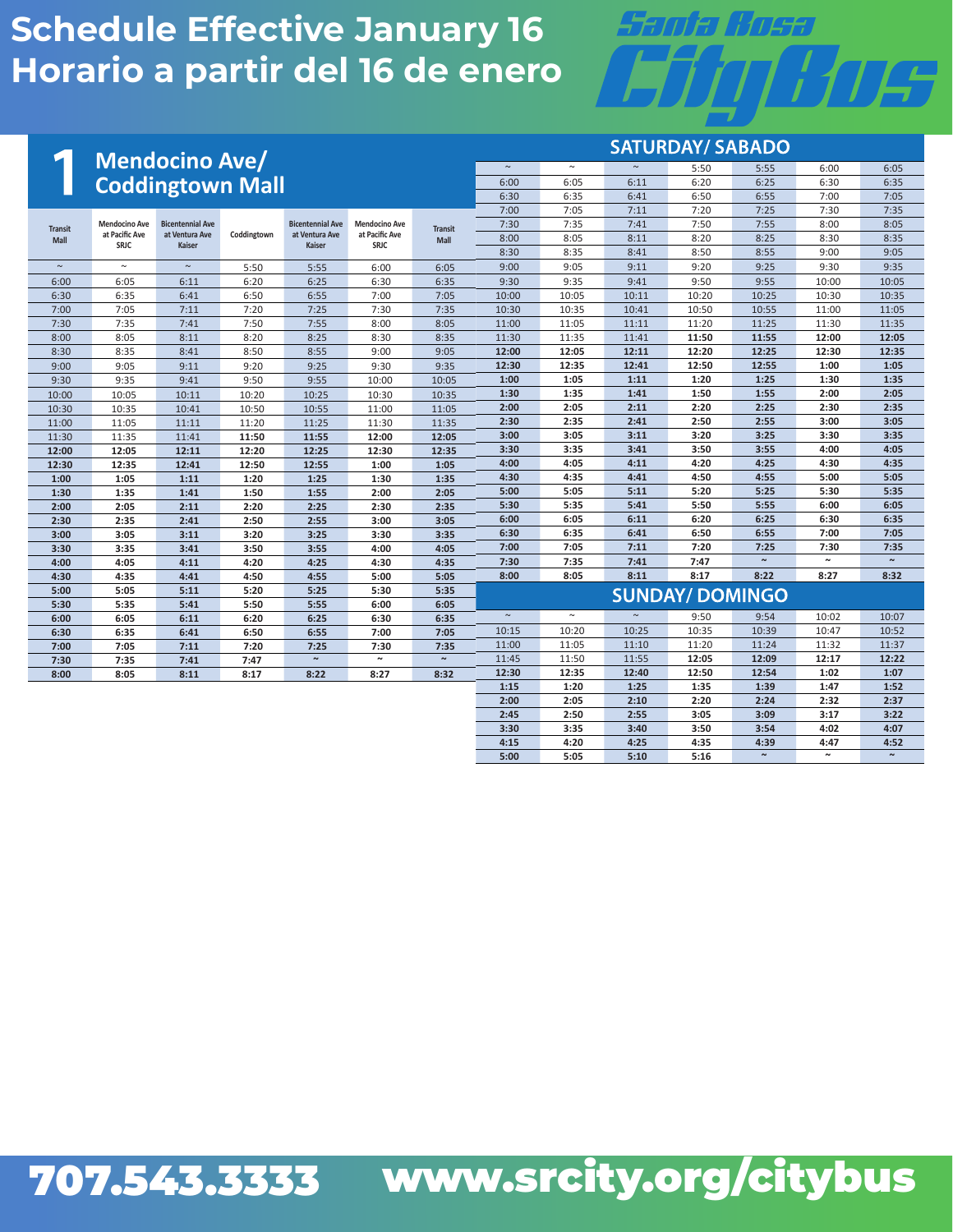

SHNDAY/DOMINGO

| <b>Sebastopol Road</b> |        |                     |                       |                               |                      |                               |                       | <b>JUNUAH DUMINUU</b> |        |                     |                                          |                                                   |                                                 |                                                   |                                          |                     |
|------------------------|--------|---------------------|-----------------------|-------------------------------|----------------------|-------------------------------|-----------------------|-----------------------|--------|---------------------|------------------------------------------|---------------------------------------------------|-------------------------------------------------|---------------------------------------------------|------------------------------------------|---------------------|
|                        |        | 2/2B                |                       |                               |                      |                               |                       |                       | Route# | <b>Transit Mall</b> | Sebastopol<br>Road at<br><b>West Ave</b> | Sebastopol Rd<br>at Kenmore -<br><b>Food Maxx</b> | Wright Rd at<br><b>SRJC</b><br><b>SW Campus</b> | Sebastopol Rd<br>at Kenmore -<br><b>Food Maxx</b> | Sebastopol<br>Road at<br><b>West Ave</b> | <b>Transit Mall</b> |
|                        |        |                     |                       |                               |                      |                               |                       |                       | 2B     | 10:15               | 10:21                                    | 10:24                                             | 10:33                                           | 10:38                                             | 10:42                                    | 10:48               |
|                        | Route# | <b>Transit Mall</b> | Sebastopol<br>Road at | Sebastopol Rd<br>at Kenmore - | Wright Rd at<br>SRJC | Sebastopol Rd<br>at Kenmore - | Sebastopol<br>Road at | <b>Transit Mall</b>   | 2B     | 11:00               | 11:06                                    | 11:09                                             | 11:18                                           | 11:23                                             | 11:27                                    | 11:33               |
|                        |        |                     | <b>West Ave</b>       | <b>Food Maxx</b>              | <b>SW Campus</b>     | <b>Food Maxx</b>              | <b>West Ave</b>       |                       | 2B     | 11:45               | 11:51                                    | 11:54                                             | 12:03                                           | 12:08                                             | 12:12                                    | 12:18               |
|                        | 2B     | 6:45                | 6:51                  | 6:54                          | 7:03                 | 7:08                          | 7:12                  | 7:18                  | 2B     | 12:30               | 12:36                                    | 12:39                                             | 12:48                                           | 12:53                                             | 12:57                                    | 1:03                |
|                        | 2B     | 7:15                | 7:21                  | 7:24                          | 7:33                 | 7:38                          | 7:42                  | 7:48                  | 2B     | 1:15                | 1:21                                     | 1:24                                              | 1:33                                            | 1:38                                              | 1:42                                     | 1:48                |
|                        | 2B     | 7:45                | 7:51                  | 7:54                          | 8:03                 | 8:08                          | 8:12                  | 8:18                  | 2B     | 2:00                | 2:06                                     | 2:09                                              | 2:18                                            | 2:23                                              | 2:27                                     | 2:33                |
|                        | 2B     | 8:15                | 8:21                  | 8:24                          | 8:33                 | 8:38                          | 8:42                  | 8:48                  | 2B     | 2:45                | 2:51                                     | 2:54                                              | 3:03                                            | 3:08                                              | 3:12                                     | 3:18                |
|                        | 2B     | 8:45                | 8:51                  | 8:54                          | 9:03                 | 9:08                          | 9:12                  | 9:18                  | 2B     | 3:30                | 3:36                                     | 3:39                                              | 3:48                                            | 3:53                                              | 3:57                                     | 4:03                |
|                        | 2B     | 9:15                | 9:21                  | 9:24                          | 9:33                 | 9:38                          | 9:42                  | 9:48                  | 2B     | 4:15                | 4:21                                     | 4:24                                              | 4:33                                            | 4:38                                              | 4:42                                     | 4:48                |
|                        | 2B     | 9:45                | 9:51                  | 9:54                          | 10:03                | 10:08                         | 10:12                 | 10:18                 | 2B     | 5:00                | 5:06                                     | 5:09                                              | 5:18                                            | 5:23                                              | 5:27                                     | 5:33                |
|                        | 2B     | 10:15               | 10:21                 | 10:24                         | 10:33                | 10:38                         | 10:42                 | 10:48                 |        |                     |                                          |                                                   |                                                 |                                                   |                                          |                     |
|                        | 2B     | 10:45               | 10:51                 | 10:54                         | 11:03                | 11:08                         | 11:12                 | 11:18                 |        |                     |                                          |                                                   |                                                 |                                                   |                                          |                     |
|                        | 2B     | 11:15               | 11:21                 | 11:24                         | 11:33                | 11:38                         | 11:42                 | 11:48                 |        |                     |                                          |                                                   |                                                 |                                                   |                                          |                     |
|                        | 2B     | 11:45               | 11:51                 | 11:54                         | 12:03                | 12:08                         | 12:12                 | 12:18                 |        |                     |                                          |                                                   |                                                 |                                                   |                                          |                     |
|                        | 2B     | 12:15               | 12:21                 | 12:24                         | 12:33                | 12:38                         | 12:42                 | 12:48                 |        |                     |                                          |                                                   |                                                 |                                                   |                                          |                     |
|                        | 2B     | 12:45               | 12:51                 | 12:54                         | 1:03                 | 1:08                          | 1:12                  | 1:18                  |        |                     |                                          |                                                   |                                                 |                                                   |                                          |                     |
|                        | 2B     | 1:15                | 1:21                  | 1:24                          | 1:33                 | 1:38                          | 1:42                  | 1:48                  |        |                     |                                          |                                                   |                                                 |                                                   |                                          |                     |
|                        | 2B     | 1:45                | 1:51                  | 1:54                          | 2:03                 | 2:08                          | 2:12                  | 2:18                  |        |                     |                                          |                                                   |                                                 |                                                   |                                          |                     |
|                        | 2B     | 2:15                | 2:21                  | 2:24                          | 2:33                 | 2:38                          | 2:42                  | 2:48                  |        |                     |                                          |                                                   |                                                 |                                                   |                                          |                     |
|                        | 2B     | 2:45                | 2:51                  | 2:54                          | 3:03                 | 3:08                          | 3:12                  | 3:18                  |        |                     |                                          |                                                   |                                                 |                                                   |                                          |                     |
|                        | 2B     | 3:15                | 3:21                  | 3:24                          | 3:33                 | 3:38                          | 3:42                  | 3:48                  |        |                     |                                          |                                                   |                                                 |                                                   |                                          |                     |
|                        | 2B     | 3:45                | 3:51                  | 3:54                          | 4:03                 | 4:08                          | 4:12                  | 4:18                  |        |                     |                                          |                                                   |                                                 |                                                   |                                          |                     |
|                        | 2B     | 4:15                | 4:21                  | 4:24                          | 4:33                 | 4:38                          | 4:42                  | 4:48                  |        |                     |                                          |                                                   |                                                 |                                                   |                                          |                     |
|                        | 2B     | 4:45                | 4:51                  | 4:54                          | 5:03                 | 5:08                          | 5:12                  | 5:18                  |        |                     |                                          |                                                   |                                                 |                                                   |                                          |                     |
|                        | 2B     | 5:15                | 5:21                  | 5:24                          | 5:33                 | 5:38                          | 5:42                  | 5:48                  |        |                     |                                          |                                                   |                                                 |                                                   |                                          |                     |
|                        | 2B     | 5:45                | 5:51                  | 5:54                          | 6:03                 | 6:08                          | 6:12                  | 6:18                  |        |                     |                                          |                                                   |                                                 |                                                   |                                          |                     |
|                        | 2B     | 6:15                | 6:21                  | 6:24                          | 6:33                 | 6:38                          | 6:42                  | 6:48                  |        |                     |                                          |                                                   |                                                 |                                                   |                                          |                     |
|                        | 2B     | 6:45                | 6:51                  | 6:54                          | 7:03                 | 7:08                          | 7:12                  | 7:18                  |        |                     |                                          |                                                   |                                                 |                                                   |                                          |                     |
|                        | 2B     | 7:15                | 7:21                  | 7:24                          | 7:33                 | 7:38                          | 7:42                  | 7:48                  |        |                     |                                          |                                                   |                                                 |                                                   |                                          |                     |
|                        | 2B     | 7:45                | 7:51                  | 7:54                          | 8:03                 | 8:08                          | 8:12                  | 8:18                  |        |                     |                                          |                                                   |                                                 |                                                   |                                          |                     |

#### **SATURDAY/ SABADO**

| #<br>Route | <b>Transit Mall</b> | Sebastopol<br>Road at<br><b>West Ave</b> | <b>Sebastopol Rd</b><br>at Kenmore -<br><b>Food Maxx</b> | <b>Wright Rd at</b><br><b>SRJC</b><br><b>SW Campus</b> | Sebastopol Rd<br>at Kenmore -<br><b>Food Maxx</b> | Sebastopol<br>Road at<br><b>West Ave</b> | <b>Transit Mall</b> |
|------------|---------------------|------------------------------------------|----------------------------------------------------------|--------------------------------------------------------|---------------------------------------------------|------------------------------------------|---------------------|
| 2B         | 6:45                | 6:51                                     | 6:54                                                     | 7:03                                                   | 7:08                                              | 7:12                                     | 7:18                |
| 2B         | 7:15                | 7:21                                     | 7:24                                                     | 7:33                                                   | 7:38                                              | 7:42                                     | 7:48                |
| 2B         | 7:45                | 7:51                                     | 7:54                                                     | 8:03                                                   | 8:08                                              | 8:12                                     | 8:18                |
| 2B         | 8:15                | 8:21                                     | 8:24                                                     | 8:33                                                   | 8:38                                              | 8:42                                     | 8:48                |
| 2B         | 8:45                | 8:51                                     | 8:54                                                     | 9:03                                                   | 9:08                                              | 9:12                                     | 9:18                |
| 2B         | 9:15                | 9:21                                     | 9:24                                                     | 9:33                                                   | 9:38                                              | 9:42                                     | 9:48                |
| 2B         | 9:45                | 9:51                                     | 9:54                                                     | 10:03                                                  | 10:08                                             | 10:12                                    | 10:18               |
| 2B         | 10:15               | 10:21                                    | 10:24                                                    | 10:33                                                  | 10:38                                             | 10:42                                    | 10:48               |
| 2B         | 10:45               | 10:51                                    | 10:54                                                    | 11:03                                                  | 11:08                                             | 11:12                                    | 11:18               |
| 2B         | 11:15               | 11:21                                    | 11:24                                                    | 11:33                                                  | 11:38                                             | 11:42                                    | 11:48               |
| 2B         | 11:45               | 11:51                                    | 11:54                                                    | 12:03                                                  | 12:08                                             | 12:12                                    | 12:18               |
| 2B         | 12:15               | 12:21                                    | 12:24                                                    | 12:33                                                  | 12:38                                             | 12:42                                    | 12:48               |
| 2B         | 12:45               | 12:51                                    | 12:54                                                    | 1:03                                                   | 1:08                                              | 1:12                                     | 1:18                |
| 2B         | 1:15                | 1:21                                     | 1:24                                                     | 1:33                                                   | 1:38                                              | 1:42                                     | 1:48                |
| 2B         | 1:45                | 1:51                                     | 1:54                                                     | 2:03                                                   | 2:08                                              | 2:12                                     | 2:18                |
| 2B         | 2:15                | 2:21                                     | 2:24                                                     | 2:33                                                   | 2:38                                              | 2:42                                     | 2:48                |
| 2B         | 2:45                | 2:51                                     | 2:54                                                     | 3:03                                                   | 3:08                                              | 3:12                                     | 3:18                |
| 2B         | 3:15                | 3:21                                     | 3:24                                                     | 3:33                                                   | 3:38                                              | 3:42                                     | 3:48                |
| 2B         | 3:45                | 3:51                                     | 3:54                                                     | 4:03                                                   | 4:08                                              | 4:12                                     | 4:18                |
| 2B         | 4:15                | 4:21                                     | 4:24                                                     | 4:33                                                   | 4:38                                              | 4:42                                     | 4:48                |
| 2B         | 4:45                | 4:51                                     | 4:54                                                     | 5:03                                                   | 5:08                                              | 5:12                                     | 5:18                |
| 2B         | 5:15                | 5:21                                     | 5:24                                                     | 5:33                                                   | 5:38                                              | 5:42                                     | 5:48                |
| 2B         | 5:45                | 5:51                                     | 5:54                                                     | 6:03                                                   | 6:08                                              | 6:12                                     | 6:18                |
| 2B         | 6:15                | 6:21                                     | 6:24                                                     | 6:33                                                   | 6:38                                              | 6:42                                     | 6:48                |
| 2B         | 6:45                | 6:51                                     | 6:54                                                     | 7:03                                                   | 7:08                                              | 7:12                                     | 7:18                |
| 2B         | 7:15                | 7:21                                     | 7:24                                                     | 7:33                                                   | 7:38                                              | 7:42                                     | 7:48                |
| 2B         | 7:45                | 7:51                                     | 7:54                                                     | 8:03                                                   | 8:08                                              | 8:12                                     | 8:18                |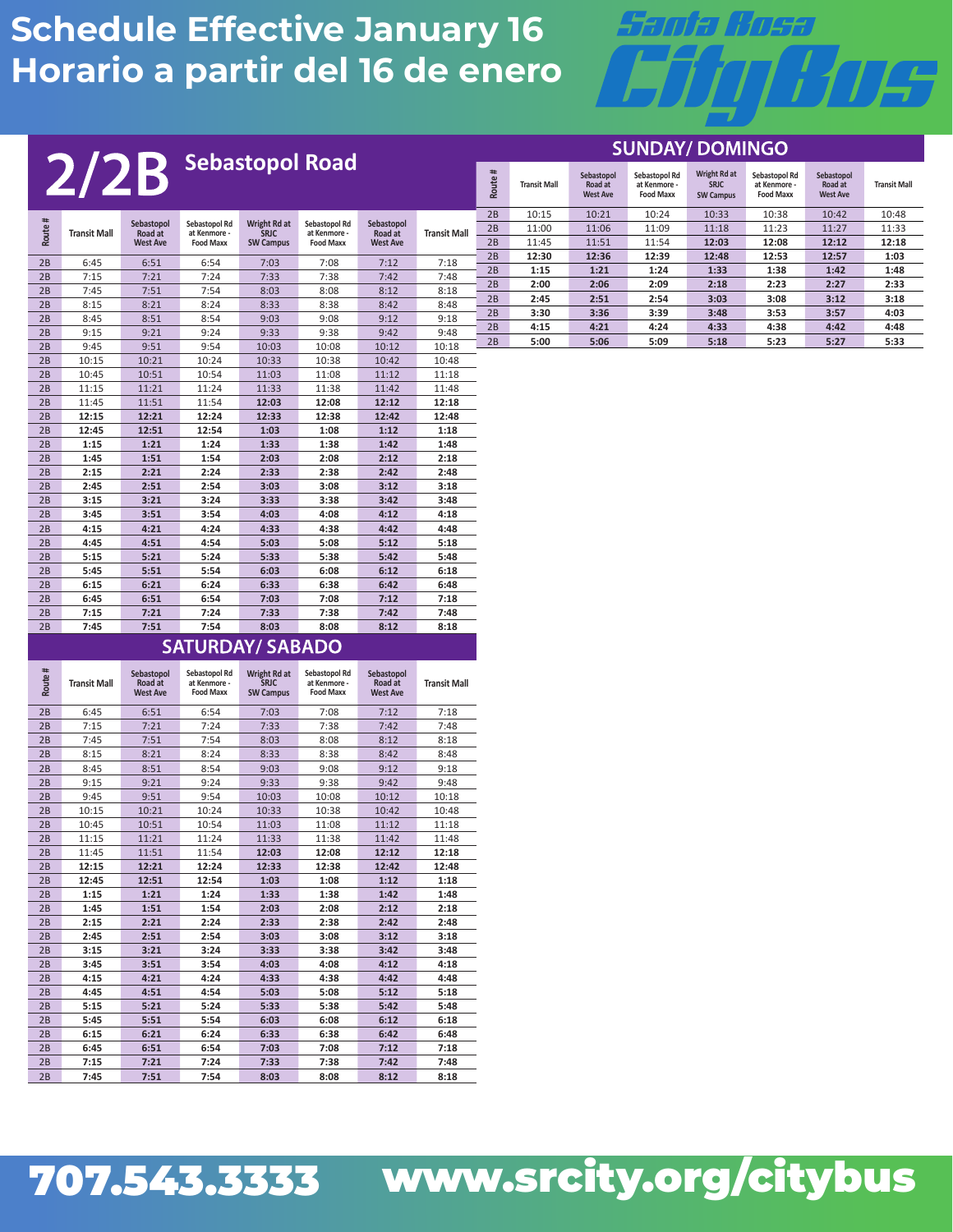

6

**Santa Rosa Avenue Rincon Valley, Mission Blvd**<br>**Rincon Valley, Mission Blvd**<br>**Rincon Valley, Mission Blvd Calistoga Road**

| <b>Transit Mall</b> | Santa Rosa Ave at Santa<br>Elsa Dr at Santa Rosa Ave<br><b>Rosa Marketplace</b> |                        | Santa Rosa Ave at Santa<br>Rosa Marketplace | <b>Transit Mall</b> | Route#                           | <b>Transit Mall</b> | Montgomery<br>Village   | Sonoma Ave at Mission Blvd at<br>Hwy 12 | <b>Montecito</b><br><b>Blvd at Middle</b><br><b>Rincon Rd</b> | Calistoga Rd at<br>Hwy 12<br><b>St. Francis</b><br>Shops | <b>Mission Blvd at</b><br>Hwy 12 | Sonoma Ave at<br>Montgomery<br>Village | <b>Transit Mall</b> |
|---------------------|---------------------------------------------------------------------------------|------------------------|---------------------------------------------|---------------------|----------------------------------|---------------------|-------------------------|-----------------------------------------|---------------------------------------------------------------|----------------------------------------------------------|----------------------------------|----------------------------------------|---------------------|
| 6:00                | 6:06                                                                            | 6:12                   | 6:17                                        | 6:23                | $\overline{4}$                   | 6:00                | 6:08                    | 6:15                                    | 6:21                                                          | 6:29                                                     | 6:35                             | 6:43                                   | 6:50                |
| 7:00                | 7:06                                                                            | 7:12                   | 7:17                                        | 7:23                | $\overline{4}$                   | 7:00                | 7:08                    | 7:15                                    | 7:21                                                          | 7:29                                                     | 7:35                             | 7:43                                   | 7:50                |
| 8:00                | 8:06                                                                            | 8:12                   | 8:17                                        | 8:23                | $\overline{4}$                   | 8:00                | 8:08                    | 8:15                                    | 8:21                                                          | 8:29                                                     | 8:35                             | 8:43                                   | 8:50                |
| 9:00                | 9:06                                                                            | 9:12                   | 9:17                                        | 9:23                | $\overline{4}$                   | 9:00                | 9:08                    | 9:15                                    | 9:21                                                          | 9:29                                                     | 9:35                             | 9:43                                   | 9:50                |
| 10:00               | 10:06                                                                           | 10:12                  | 10:17                                       | 10:23               | $\overline{4}$                   | 10:00               | 10:08                   | 10:15                                   | 10:21                                                         | 10:29                                                    | 10:35                            | 10:43                                  | 10:50               |
| 11:00               | 11:06                                                                           | 11:12                  | 11:17                                       | 11:23               | $\overline{4}$                   | 11:00               | 11:08                   | 11:15                                   | 11:21                                                         | 11:29                                                    | 11:35                            | 11:43                                  | 11:50               |
| 12:00               | 12:06                                                                           | 12:12                  | 12:17                                       | 12:23               | $\overline{4}$                   | 12:00               | 12:08                   | 12:15                                   | 12:21                                                         | 12:29                                                    | 12:35                            | 12:43                                  | 12:50               |
| 1:00                | 1:06                                                                            | 1:12                   | 1:17                                        | 1:23                | $\overline{4}$                   | 1:00                | 1:08                    | 1:15                                    | 1:21                                                          | 1:29                                                     | 1:35                             | 1:43                                   | 1:50                |
| 2:00                | 2:06                                                                            | 2:12                   | 2:17                                        | 2:23                | $\overline{4}$                   | 2:00                | 2:08                    | 2:15                                    | 2:21                                                          | 2:29                                                     | 2:35                             | 2:43                                   | 2:50                |
| 3:00                | 3:06                                                                            | 3:12                   | 3:17                                        | 3:23                | $\overline{4}$                   | 3:00                | 3:08                    | 3:15                                    | 3:21                                                          | 3:29                                                     | 3:35                             | 3:43                                   | 3:50                |
| 4:00                | 4:06                                                                            | 4:12                   | 4:17                                        | 4:23                | $\overline{4}$                   | 4:00                | 4:08                    | 4:15                                    | 4:21                                                          | 4:29                                                     | 4:35                             | 4:43                                   | 4:50                |
| 5:00                | 5:06                                                                            | 5:12                   | 5:17                                        | 5:23                | $\overline{4}$                   | 5:00                | 5:08                    | 5:15                                    | 5:21                                                          | 5:29                                                     | 5:35                             | 5:43                                   | 5:50                |
| 6:06<br>6:00        |                                                                                 | 6:12                   | 6:17                                        | 6:23                | $\overline{4}$                   | 6:00                | 6:08                    | 6:15                                    | 6:21                                                          | 6:29                                                     | 6:35                             | 6:43                                   | 6:50                |
| 7:00                | 7:06                                                                            | 7:12                   | 7:17                                        | 7:23                | $\overline{4}$                   | 7:00                | 7:08                    | 7:15                                    | 7:21                                                          | 7:29                                                     | 7:35                             | 7:43                                   | 7:50                |
|                     | <b>SATURDAY/ SABADO</b>                                                         |                        |                                             |                     |                                  |                     | <b>SATURDAY/ SABADO</b> |                                         |                                                               |                                                          |                                  |                                        |                     |
| 6:00                | 6:06                                                                            | 6:12                   | 6:17                                        | 6:23                |                                  |                     |                         |                                         |                                                               | Calistoga Rd at                                          |                                  |                                        |                     |
| 7:00                | 7:06                                                                            | 7:12                   | 7:17                                        | 7:23                |                                  |                     | Sonoma Ave at           | <b>Mission Blvd at</b>                  | <b>Montecito</b><br><b>Blvd at Middle</b>                     | <b>Hwy 12</b>                                            | <b>Mission Blvd at</b>           | Sonoma Ave at                          | <b>Transit Mall</b> |
| 8:00                | 8:06                                                                            | 8:12                   | 8:17                                        | 8:23                | Route#                           | <b>Transit Mall</b> | Montgomery<br>Village   | Hwy 12                                  | <b>Rincon Rd</b>                                              | <b>St. Francis</b>                                       | Hwy 12                           | Montgomery<br>Village                  |                     |
| 9:00                | 9:06                                                                            | 9:12                   | 9:17                                        | 9:23                |                                  |                     |                         |                                         |                                                               | Shops                                                    |                                  |                                        |                     |
| 10:00               | 10:06                                                                           | 10:12                  | 10:17                                       | 10:23               | $\overline{4}$                   | 6:00                | 6:08                    | 6:15                                    | 6:21                                                          | 6:29                                                     | 6:35                             | 6:43                                   | 6:50                |
| 11:00               | 11:06                                                                           | 11:12                  | 11:17                                       | 11:23               | $\overline{4}$                   | 7:00                | 7:08                    | 7:15                                    | 7:21                                                          | 7:29                                                     | 7:35                             | 7:43                                   | 7:50                |
| 12:00               | 12:06                                                                           | 12:12                  | 12:17                                       | 12:23               | $\overline{4}$                   | 8:00                | 8:08                    | 8:15                                    | 8:21                                                          | 8:29                                                     | 8:35                             | 8:43                                   | 8:50                |
| 1:00                | 1:06                                                                            | 1:12                   | 1:17                                        | 1:23                | $\overline{4}$                   | 9:00                | 9:08                    | 9:15                                    | 9:21                                                          | 9:29                                                     | 9:35                             | 9:43                                   | 9:50                |
| 2:00                | 2:06                                                                            | 2:12                   | 2:17                                        | 2:23                | $\overline{4}$                   | 10:00               | 10:08                   | 10:15                                   | 10:21                                                         | 10:29                                                    | 10:35                            | 10:43                                  | 10:50               |
| 3:00                | 3:06                                                                            | 3:12                   | 3:17                                        | 3:23                | $\overline{4}$                   | 11:00               | 11:08                   | 11:15                                   | 11:21                                                         | 11:29                                                    | 11:35                            | 11:43                                  | 11:50               |
| 4:00                | 4:06                                                                            | 4:12                   | 4:17                                        | 4:23                | $\overline{4}$                   | 12:00               | 12:08                   | 12:15                                   | 12:21                                                         | 12:29                                                    | 12:35                            | 12:43                                  | 12:50               |
| 5:00                | 5:06                                                                            | 5:12                   | 5:17                                        | 5:23                | $\overline{4}$                   | 1:00                | 1:08                    | 1:15                                    | 1:21                                                          | 1:29                                                     | 1:35                             | 1:43                                   | 1:50                |
| 6:00                | 6:06                                                                            | 6:12                   | 6:17                                        | 6:23                | $\overline{4}$                   | 2:00                | 2:08                    | 2:15                                    | 2:21                                                          | 2:29                                                     | 2:35                             | 2:43                                   | 2:50                |
| 7:00                | 7:06                                                                            | 7:12                   | 7:17                                        | 7:23                | $\overline{4}$                   | 3:00                | 3:08                    | 3:15                                    | 3:21                                                          | 3:29                                                     | 3:35                             | 3:43                                   | 3:50                |
|                     |                                                                                 | <b>SUNDAY/ DOMINGO</b> |                                             |                     | $\overline{4}$                   | 4:00                | 4:08                    | 4:15                                    | 4:21                                                          | 4:29                                                     | 4:35                             | 4:43                                   | 4:50                |
|                     |                                                                                 |                        |                                             |                     | $\overline{4}$<br>$\overline{4}$ | 5:00                | 5:08                    | 5:15<br>6:15                            | 5:21<br>6:21                                                  | 5:29<br>6:29                                             | 5:35<br>6:35                     | 5:43                                   | 5:50                |
| 10:00               | 10:06                                                                           | 10:12                  | 10:17                                       | 10:23               | $\overline{4}$                   | 6:00<br>7:00        | 6:08<br>7:08            | 7:15                                    | 7:21                                                          | 7:29                                                     | 7:35                             | 6:43<br>7:43                           | 6:50<br>7:50        |
| 11:00               | 11:06                                                                           | 11:12                  | 11:17                                       | 11:23               |                                  |                     |                         |                                         |                                                               |                                                          |                                  |                                        |                     |
| 12:00               | 12:06                                                                           | 12:12                  | 12:17                                       | 12:23               |                                  |                     |                         |                                         | <b>SUNDAY/ DOMINGO</b>                                        |                                                          |                                  |                                        |                     |
| 1:00                | 1:06                                                                            | 1:12                   | 1:17                                        | 1:23                |                                  |                     |                         |                                         |                                                               |                                                          |                                  |                                        |                     |
| 2:00                | 2:06                                                                            | 2:12                   | 2:17                                        | 2:23                | #                                |                     | Sonoma Ave at           | <b>Mission Blvd</b>                     | Montecito                                                     | Calistoga Rd at<br>Hwy 12                                | <b>Mission Blvd at</b>           | Sonoma Ave at                          |                     |
| 3:00                | 3:06                                                                            | 3:12                   | 3:17                                        | 3:23<br>4:23        | Route                            | <b>Transit Mall</b> | Montgomery<br>Village   | at Hwy 12                               | <b>Blyd at Middle</b><br><b>Rincon Rd</b>                     | <b>St. Francis</b>                                       | Hwy 12                           | Montgomery<br>Village                  | <b>Transit Mall</b> |
| 4:00                | 4:06                                                                            | 4:12                   | 4:17                                        |                     |                                  |                     |                         |                                         |                                                               | Shops                                                    |                                  |                                        |                     |
|                     |                                                                                 |                        |                                             |                     | $\overline{4}$                   | 10:00               | 10:08                   | 10:15                                   | 10:21                                                         | 10:29                                                    | 10:35                            | 10:43                                  | 10:50               |
|                     |                                                                                 |                        |                                             |                     | $\overline{4}$                   | 11:00               | 11:08                   | 11:15                                   | 11:21                                                         | 11:29                                                    | 11:35                            | 11:43                                  | 11:50               |
|                     |                                                                                 |                        |                                             |                     | $\overline{4}$                   | 12:00               | 12:08                   | 12:15                                   | 12:21                                                         | 12:29                                                    | 12:35                            | 12:43                                  | 12:50               |
|                     |                                                                                 |                        |                                             |                     | $\overline{4}$                   | 1:00                | 1:08                    | 1:15                                    | 1:21                                                          | 1:29                                                     | 1:35                             | 1:43                                   | 1:50                |
|                     |                                                                                 |                        |                                             |                     | $\overline{4}$                   | 2:00                | 2:08                    | 2:15                                    | 2:21                                                          | 2:29                                                     | 2:35                             | 2:43                                   | 2:50                |
|                     |                                                                                 |                        |                                             |                     | $\overline{4}$                   | 3:00                | 3:08                    | 3:15                                    | 3:21                                                          | 3:29                                                     | 3:35                             | 3:43                                   | 3:50                |
|                     |                                                                                 |                        |                                             |                     | $\overline{4}$                   | 4:00                | 4:08                    | 4:15                                    | 4:21                                                          | 4:29                                                     | 4:35                             | 4:43                                   | 4:50                |

## 707.543.3333 www.srcity.org/citybus 707.543.3333 www.srcity.org/citybus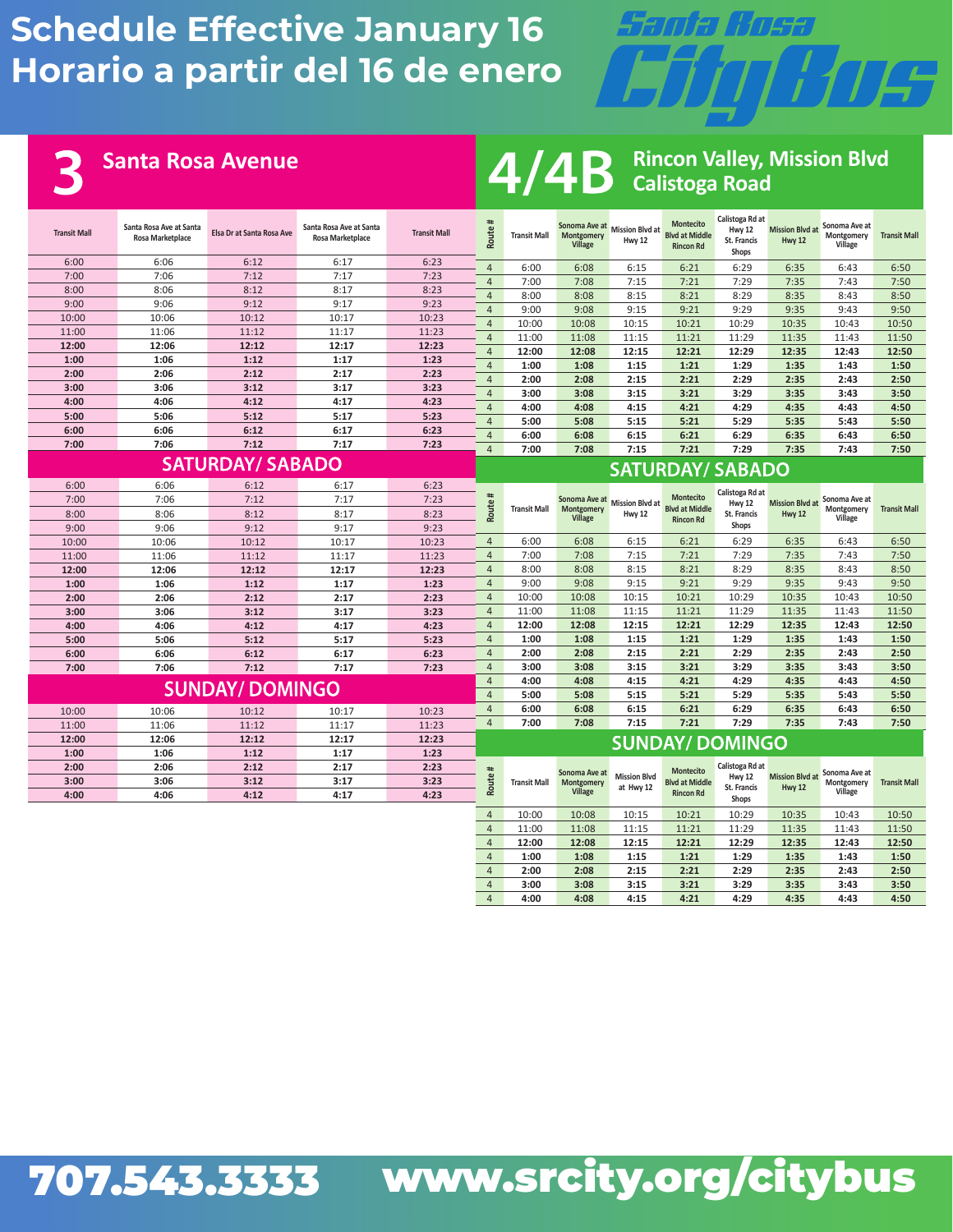

**Petaluma Hill Road Fulton Road** 

| <b>Transit Mall</b> | Petaluma Hill at<br><b>Barham Ave</b> | <b>Petaluma Hill</b><br>at Kawana<br><b>Springs Rd</b> | Yolanda Ave at<br>Santa Rosa Ave | <b>Kawana Springs</b><br><b>Rd at Meadow</b><br>Wy - Target | Petaluma Hill at<br>Pressley | <b>Transit Mall</b> | <b>Transit Mall</b> | W Third at<br><b>Stony Point</b> | <b>Fulton Rd</b><br>at<br>Guerneville<br>Rd | <b>Fulton Rd</b><br><b>Piner High</b><br>School | Coddingtown             | <b>Fulton Rd</b><br>Piner High<br>School | <b>Fulton Rd</b><br>at<br><b>Guerneville</b><br>Rd | W Third at<br><b>Stony Point</b> | <b>Transit Mall</b> |
|---------------------|---------------------------------------|--------------------------------------------------------|----------------------------------|-------------------------------------------------------------|------------------------------|---------------------|---------------------|----------------------------------|---------------------------------------------|-------------------------------------------------|-------------------------|------------------------------------------|----------------------------------------------------|----------------------------------|---------------------|
| 6:30                | 6:34                                  | 6:38                                                   | 6:41                             | 6:44                                                        | 6:46                         | 6:52                | 6:15                | 6:22                             | 6:29                                        | 6:31                                            | 6:50                    | 7:05                                     | 7:07                                               | 7:14                             | 7:22                |
| 7:30                | 7:34                                  | 7:38                                                   | 7:41                             | 7:44                                                        | 7:46                         | 7:52                | 7:30                | 7:37                             | 7:44                                        | 7:46                                            | 8:05                    | 8:20                                     | 8:22                                               | 8:29                             | 8:37                |
| 8:30                | 8:34                                  | 8:38                                                   | 8:41                             | 8:44                                                        | 8:46                         | 8:52                | 8:45                | 8:52                             | 8:59                                        | 9:01                                            | 9:20                    | 9:35                                     | 9:37                                               | 9:44                             | 9:52                |
| 9:30                | 9:34                                  | 9:38                                                   | 9:41                             | 9:44                                                        | 9:46                         | 9:52                | 10:00               | 10:07                            | 10:14                                       | 10:16                                           | 10:35                   | 10:50                                    | 10:52                                              | 10:59                            | 11:07               |
| 10:30               | 10:34                                 | 10:38                                                  | 10:41                            | 10:44                                                       | 10:46                        | 10:52               | 11:15               | 11:22                            | 11:29                                       | 11:31                                           | 11:50                   | 12:05                                    | 12:07                                              | 12:14                            | 12:22               |
| 11:30               | 11:34                                 | 11:38                                                  | 11:41                            | 11:44                                                       | 11:46                        | 11:52               | 12:30               | 12:37                            | 12:44                                       | 12:46                                           | 1:05                    | 1:20                                     | 1:22                                               | 1:29                             | 1:37                |
| 12:30               | 12:34                                 | 12:38                                                  | 12:41                            | 12:44                                                       | 12:46                        | 12:52               | 1:45                | 1:52                             | 1:59                                        | 2:01                                            | 2:20                    | 2:35                                     | 2:37                                               | 2:44                             | 2:52                |
| 1:30                | 1:34                                  | 1:38                                                   | 1:41                             | 1:44                                                        | 1:46                         | 1:52                | 3:00                | 3:07                             | 3:14                                        | 3:16                                            | 3:35                    | 3:50                                     | 3:52                                               | 3:59                             | 4:07                |
| 2:30                | 2:34                                  | 2:38                                                   | 2:41                             | 2:44                                                        | 2:46                         | 2:52                | 4:15                | 4:22                             | 4:29                                        | 4:31                                            | 4:50                    | 5:05                                     | 5:07                                               | 5:14                             | 5:22                |
| 3:30                | 3:34                                  | 3:38                                                   | 3:41                             | 3:44                                                        | 3:46                         | 3:52                | 5:30                | 5:37                             | 5:44                                        | 5:46                                            | 6:05                    | 6:20                                     | 6:22                                               | 6:29                             | 6:37                |
| 4:30                | 4:34                                  | 4:38                                                   | 4:41                             | 4:44                                                        | 4:46                         | 4:52                | 6:45                | 6:52                             | 6:59                                        | 7:01                                            | 7:20                    | 7:35                                     | 7:37                                               | 7:44                             | 7:52                |
| 5:30                | 5:34                                  | 5:38                                                   | 5:41                             | 5:44                                                        | 5:46                         | 5:52                |                     |                                  |                                             |                                                 | <b>SATURDAY/ SABADO</b> |                                          |                                                    |                                  |                     |
| 6:30                | 6:34                                  | 6:38                                                   | 6:41                             | 6:44                                                        | 6:46                         | 6:52                |                     |                                  |                                             |                                                 |                         |                                          |                                                    |                                  |                     |
| 7:30                | 7:34                                  | 7:38                                                   | 7:41                             | 7:44                                                        | 7:46                         | 7:52                | 6:15                | 6:22                             | 6:29                                        | 6:31                                            | 6:50                    | 7:05                                     | 7:07                                               | 7:14                             | 7:22                |
|                     |                                       |                                                        | <b>SATURDAY/ SABADO</b>          |                                                             |                              |                     | 7:30                | 7:37                             | 7:44                                        | 7:46                                            | 8:05                    | 8:20                                     | 8:22                                               | 8:29                             | 8:37                |
|                     |                                       |                                                        |                                  |                                                             |                              |                     | 8:45                | 8:52                             | 8:59                                        | 9:01                                            | 9:20                    | 9:35                                     | 9:37                                               | 9:44                             | 9:52                |
| 6:30                | 6:34                                  | 6:38                                                   | 6:41                             | 6:44                                                        | 6:46                         | 6:52                | 10:00               | 10:07                            | 10:14                                       | 10:16                                           | 10:35                   | 10:50                                    | 10:52                                              | 10:59                            | 11:07               |
| 7:30                | 7:34                                  | 7:38                                                   | 7:41                             | 7:44                                                        | 7:46                         | 7:52                | 11:15               | 11:22                            | 11:29                                       | 11:31                                           | 11:50                   | 12:05                                    | 12:07                                              | 12:14                            | 12:22               |
| 8:30                | 8:34                                  | 8:38                                                   | 8:41                             | 8:44                                                        | 8:46                         | 8:52                | 12:30               | 12:37                            | 12:44                                       | 12:46                                           | 1:05                    | 1:20                                     | 1:22                                               | 1:29                             | 1:37                |
| 9:30                | 9:34                                  | 9:38                                                   | 9:41                             | 9:44                                                        | 9:46                         | 9:52                | 1:45                | 1:52                             | 1:59                                        | 2:01                                            | 2:20                    | 2:35                                     | 2:37                                               | 2:44                             | 2:52                |
| 10:30               | 10:34                                 | 10:38                                                  | 10:41                            | 10:44                                                       | 10:46                        | 10:52               | 3:00                | 3:07                             | 3:14                                        | 3:16                                            | 3:35                    | 3:50                                     | 3:52                                               | 3:59                             | 4:07                |
| 11:30               | 11:34                                 | 11:38                                                  | 11:41                            | 11:44                                                       | 11:46                        | 11:52               | 4:15                | 4:22                             | 4:29                                        | 4:31                                            | 4:50                    | 5:05                                     | 5:07                                               | 5:14                             | 5:22                |
| 12:30               | 12:34                                 | 12:38                                                  | 12:41                            | 12:44                                                       | 12:46                        | 12:52               | 5:30                | 5:37                             | 5:44                                        | 5:46                                            | 6:05                    | 6:20                                     | 6:22                                               | 6:29                             | 6:37                |
| 1:30                | 1:34                                  | 1:38                                                   | 1:41                             | 1:44                                                        | 1:46                         | 1:52                | 6:45                | 6:52                             | 6:59                                        | 7:01                                            | 7:20                    | 7:35                                     | 7:37                                               | 7:44                             | 7:52                |
| 2:30                | 2:34                                  | 2:38                                                   | 2:41                             | 2:44                                                        | 2:46                         | 2:52                |                     |                                  |                                             |                                                 | <b>SUNDAY/ DOMINGO</b>  |                                          |                                                    |                                  |                     |
| 3:30                | 3:34                                  | 3:38                                                   | 3:41                             | 3:44                                                        | 3:46                         | 3:52                |                     |                                  |                                             |                                                 |                         |                                          |                                                    |                                  |                     |
| 4:30                | 4:34                                  | 4:38                                                   | 4:41                             | 4:44                                                        | 4:46                         | 4:52                | $\sim$              | $\sim$                           | $\sim$                                      | $\sim$                                          | 9:50                    | 10:05                                    | 10:07                                              | 10:14                            | 10:22               |
| 5:30                | 5:34                                  | 5:38                                                   | 5:41                             | 5:44                                                        | 5:46                         | 5:52                | 10:30               | 10:37                            | 10:44                                       | 10:46                                           | 11:05                   | 11:20                                    | 11:22                                              | 11:29                            | 11:37               |
| 6:30                | 6:34                                  | 6:38                                                   | 6:41                             | 6:44                                                        | 6:46                         | 6:52                | 11:45               | 11:52                            | 11:59                                       | 12:01                                           | 12:20                   | 12:35                                    | 12:37                                              | 12:44                            | 12:52               |
| 7:30                | 7:34                                  | 7:38                                                   | 7:41                             | 7:44                                                        | 7:46                         | 7:52                | 1:00                | 1:07                             | 1:14                                        | 1:16                                            | 1:35                    | 1:50                                     | 1:52                                               | 1:59                             | 2:07                |
|                     |                                       |                                                        | <b>SUNDAY/DOMINGO</b>            |                                                             |                              |                     | 2:15                | 2:22                             | 2:29                                        | 2:31                                            | 2:50                    | 3:05                                     | 3:07                                               | 3:14                             | 3:22                |
|                     |                                       |                                                        |                                  |                                                             |                              |                     | 3:30                | 3:37                             | 3:44                                        | 3:46                                            | 4:05                    | 4:20                                     | 4:22                                               | 4:29                             | 4:37                |
| 10:30               | 10:34                                 | 10:38                                                  | 10:41                            | 10:44                                                       | 10:46                        | 10:52               | 4:45                | 4:52                             | 4:59                                        | 5:01                                            | 5:16                    | $\sim$                                   | $\sim$                                             | $\sim$                           | $\sim$              |
| 11:30               | 11:34                                 | 11:38                                                  | 11:41                            | 11:44                                                       | 11:46                        | 11:52               |                     |                                  |                                             |                                                 |                         |                                          |                                                    |                                  |                     |
| 12:30               | 12:34                                 | 12:38                                                  | 12:41                            | 12:44                                                       | 12:46                        | 12:52               |                     |                                  |                                             |                                                 |                         |                                          |                                                    |                                  |                     |
| 1:30                | 1:34                                  | 1:38                                                   | 1:41                             | 1:44                                                        | 1:46                         | 1:52                |                     |                                  |                                             |                                                 |                         |                                          |                                                    |                                  |                     |
| 2:30                | 2:34                                  | 2:38                                                   | 2:41                             | 2:44                                                        | 2:46                         | 2:52                |                     |                                  |                                             |                                                 |                         |                                          |                                                    |                                  |                     |
| 3:30                | 3:34                                  | 3:38                                                   | 3:41                             | 3:44                                                        | 3:46                         | 3:52                |                     |                                  |                                             |                                                 |                         |                                          |                                                    |                                  |                     |
| 4:30                | 4:34                                  | 4:38                                                   | 4:41                             | 4:44                                                        | 4:46                         | 4:50                |                     |                                  |                                             |                                                 |                         |                                          |                                                    |                                  |                     |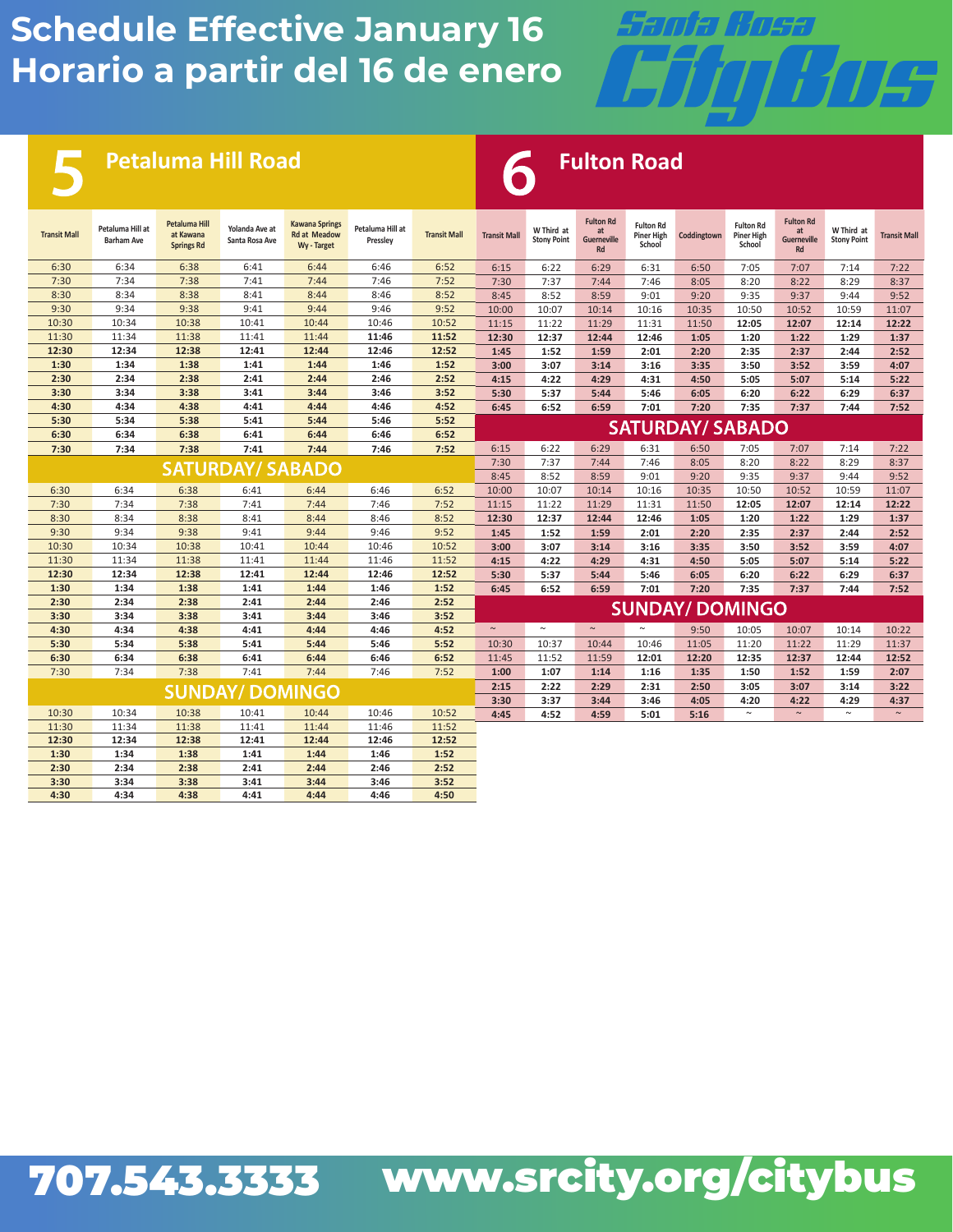

#### **Bennett Valley**

8

#### **West Ninth Street Finley Comm. Center**

| <b>Transit Mall</b> | Sonoma Ave at<br>Montgom-<br>ery Village | Summer-<br>field Rd<br>at Hoen | <b>Bethards</b><br>at Yulupa -<br><b>Bennett Valley</b><br>Center | at Mayette<br>Ave | Yulupa Ave Sonoma Ave at<br>Montgom-<br>ery Village | <b>Fourth St</b><br>at Rogers<br>Way | <b>Transit Mall</b> | <b>9E NOT OPERATING</b><br><b>9E NO ESTA OPERANDO</b> |                     |                     |               |                                      |                         |                     |                  |                     |
|---------------------|------------------------------------------|--------------------------------|-------------------------------------------------------------------|-------------------|-----------------------------------------------------|--------------------------------------|---------------------|-------------------------------------------------------|---------------------|---------------------|---------------|--------------------------------------|-------------------------|---------------------|------------------|---------------------|
| 6:15                | 6:26                                     | 6:31                           | 6:34                                                              | 6:39              | 6:43                                                | 6:46                                 | 6:55                |                                                       |                     |                     |               |                                      |                         |                     |                  |                     |
| 7:15                | 7:26                                     | 7:31                           | 7:34                                                              | 7:39              | 7:43                                                | 7:46                                 | 7:55                |                                                       |                     |                     |               |                                      |                         |                     | South E          |                     |
| 8:15                | 8:26                                     | 8:31                           | 8:34                                                              | 8:39              | 8:43                                                | 8:46                                 | 8:55                |                                                       |                     | <b>North Dutton</b> | West Ninth at | <b>Stony Point</b>                   | <b>North Dutton</b>     | <b>North Dutton</b> | at Cherry        |                     |
| 9:15                | 9:26                                     | 9:31                           | 9:34                                                              | 9:39              | 9:43                                                | 9:46                                 | 9:55                | Route#                                                | <b>Transit Mall</b> | at West Third       | Link Ln       | Rd - Westside<br><b>Transfer Ctr</b> | at Kingwood             | at West Third       | - Middle         | <b>Transit Mall</b> |
| 10:15               | 10:26                                    | 10:31                          | 10:34                                                             | 10:39             | 10:43                                               | 10:46                                | 10:55               |                                                       |                     |                     |               |                                      |                         |                     | School           |                     |
| 11:15               | 11:26                                    | 11:31                          | 11:34                                                             | 11:39             | 11:43                                               | 11:46                                | 11:55               | 9                                                     | 6:45                | 6:49                | 6:52          | 6:58                                 | 7:02                    | 7:04                | $\sim$           | 7:08                |
| 12:15               | 12:26                                    | 12:31                          | 12:34                                                             | 12:39             | 12:43                                               | 12:46                                | 12:55               | 9                                                     | 7:45                | 7:49                | 7:52          | 7:58                                 | 8:02                    | 8:04                | $\sim$           | 8:08                |
| 1:15                | 1:26                                     | 1:31                           | 1:34                                                              | 1:39              | 1:43                                                | 1:46                                 | 1:55                | 9                                                     | 8:45                | 8:49                | 8:52          | 8:58                                 | 9:02                    | 9:04                | $\sim$           | 9:08                |
| 2:15                | 2:26                                     | 2:31                           | 2:34                                                              | 2:39              | 2:43                                                | 2:46                                 | 2:55                | 9                                                     | 9:45                | 9:49                | 9:52          | 9:58                                 | 10:02                   | 10:04               | $\sim$           | 10:08               |
| 3:15                | 3:26                                     | 3:31                           | 3:34                                                              | 3:39              | 3:43                                                | 3:46                                 | 3:55                | $\overline{9}$                                        | 10:45               | 10:49               | 10:52         | 10:58                                | 11:02                   | 11:04               | $\sim$           | 11:08               |
| 4:15                | 4:26                                     | 4:31                           | 4:34                                                              | 4:39              | 4:43                                                | 4:46                                 | 4:55                | 9                                                     | 11:45               | 11:49               | 11:52         | 11:58                                | 12:02                   | 12:04               | $\sim$           | 12:08               |
| 5:15                | 5:26                                     | 5:31                           | 5:34                                                              | 5:39              | 5:43                                                | 5:46                                 | 5:55                | 9                                                     | 12:45               | 12:49               | 12:52         | 12:58                                | 1:02                    | 1:04                | $\sim$           | 1:08                |
| 6:15                | 6:26                                     | 6:31                           | 6:34                                                              | 6:39              | 6:43                                                | 6:46                                 | 6:55                | 9                                                     | 1:45                | 1:49                | 1:52          | 1:58                                 | 2:02                    | 2:04                | $\sim$           | 2:08                |
| 7:15                | 7:26                                     | 7:31                           | 7:34                                                              | 7:39              | 7:43                                                | 7:46                                 | 7:53                | 9                                                     | 2:45                | 2:49                | 2:52          | 2:58                                 | 3:02                    | 3:04                | $\sim$           | 3:08                |
|                     |                                          |                                |                                                                   |                   |                                                     |                                      |                     | 9                                                     | 3:45                | 3:49                | 3:52          | 3:58                                 | 4:02                    | 4:04                | $\sim$           | 4:08                |
|                     |                                          |                                | <b>SATURDAY/ SABADO</b>                                           |                   |                                                     |                                      |                     | 9                                                     | 4:45                | 4:49                | 4:52          | 4:58                                 | 5:02                    | 5:04                | $\sim$           | 5:08                |
| 6:15                | 6:26                                     | 6:31                           | 6:34                                                              | 6:39              | 6:43                                                | 6:46                                 | 6:55                | $\overline{9}$                                        | 5:45                | 5:49                | 5:52          | 5:58                                 | 6:02                    | 6:04                | $\sim$           | 6:08                |
| 7:15                | 7:26                                     | 7:31                           | 7:34                                                              | 7:39              | 7:43                                                | 7:46                                 | 7:55                | 9                                                     | 6:45                | 6:49                | 6:52          | 6:58                                 | 7:02                    | 7:04                | $\sim$           | 7:08                |
| 8:15                | 8:26                                     | 8:31                           | 8:34                                                              | 8:39              | 8:43                                                | 8:46                                 | 8:55                | 9                                                     | 7:45                | 7:49                | 7:52          | 7:58                                 | 8:02                    | 8:04                | $\sim$           | 8:08                |
| 9:15                | 9:26                                     | 9:31                           | 9:34                                                              | 9:39              | 9:43                                                | 9:46                                 | 9:55                |                                                       |                     |                     |               |                                      | <b>SATURDAY/ SABADC</b> |                     |                  |                     |
| 10:15               | 10:26                                    | 10:31                          | 10:34                                                             | 10:39             | 10:43                                               | 10:46                                | 10:55               |                                                       |                     |                     |               |                                      |                         |                     |                  |                     |
| 11:15               | 11:26                                    | 11:31                          | 11:34                                                             | 11:39             | 11:43                                               | 11:46                                | 11:55               | 9                                                     | 6:45                | 6:49                | 6:52          | 6:58                                 | 7:02                    | 7:04                | $\sim$           | 7:08                |
| 12:15               | 12:26                                    | 12:31                          | 12:34                                                             | 12:39             | 12:43                                               | 12:46                                | 12:55               | 9                                                     | 7:45                | 7:49                | 7:52          | 7:58                                 | 8:02                    | 8:04                | $\sim$           | 8:08                |
| 1:15                | 1:26                                     | 1:31                           | 1:34                                                              | 1:39              | 1:43                                                | 1:46                                 | 1:55                | 9                                                     | 8:45                | 8:49                | 8:52          | 8:58                                 | 9:02                    | 9:04                | $\sim$           | 9:08                |
| 2:15                | 2:26                                     | 2:31                           | 2:34                                                              | 2:39              | 2:43                                                | 2:46                                 | 2:55                | 9                                                     | 9:45                | 9:49                | 9:52          | 9:58                                 | 10:02                   | 10:04               | $\sim$           | 10:08               |
| 3:15                | 3:26                                     | 3:31                           | 3:34                                                              | 3:39              | 3:43                                                | 3:46                                 | 3:55                | $\overline{9}$                                        | 10:45               | 10:49               | 10:52         | 10:58                                | 11:02                   | 11:04               | $\sim$           | 11:08               |
| 4:15                | 4:26                                     | 4:31                           | 4:34                                                              | 4:39              | 4:43                                                | 4:46                                 | 4:55                | $\boldsymbol{9}$                                      | 11:45               | 11:49               | 11:52         | 11:58                                | 12:02                   | 12:04               | $\sim$           | 12:08               |
| 5:15                | 5:26                                     | 5:31                           | 5:34                                                              | 5:39              | 5:43                                                | 5:46                                 | 5:55                | 9                                                     | 12:45               | 12:49               | 12:52         | 12:58                                | 1:02                    | 1:04                | $\sim$           | 1:08                |
| 6:15                | 6:26                                     | 6:31                           | 6:34                                                              | 6:39              | 6:43                                                | 6:46                                 | 6:55                | $\boldsymbol{9}$                                      | 1:45                | 1:49                | 1:52          | 1:58                                 | 2:02                    | 2:04                | $\sim$           | 2:08                |
| 7:15                | 7:26                                     | 7:31                           | 7:34                                                              | 7:39              | 7:43                                                | 7:46                                 | 7:53                | 9                                                     | 2:45                | 2:49                | 2:52          | 2:58                                 | 3:02                    | 3:04                | $\sim$           | 3:08                |
|                     |                                          |                                | <b>SUNDAY/ DOMINGO</b>                                            |                   |                                                     |                                      |                     | $\overline{9}$                                        | 3:45                | 3:49                | 3:52          | 3:58                                 | 4:02                    | 4:04                | $\sim$           | 4:08                |
|                     |                                          |                                |                                                                   |                   |                                                     |                                      |                     | 9                                                     | 4:45                | 4:49                | 4:52          | 4:58                                 | 5:02                    | 5:04                | $\sim$           | 5:08                |
| 10:15               | 10:26                                    | 10:31                          | 10:34                                                             | 10:39             | 10:43                                               | 10:46                                | 10:55               | 9                                                     | 5:45                | 5:49                | 5:52          | 5:58                                 | 6:02                    | 6:04                | $\sim$           | 6:08                |
| 11:15               | 11:26                                    | 11:31                          | 11:34                                                             | 11:39             | 11:43                                               | 11:46                                | 11:55               | 9                                                     | 6:45                | 6:49                | 6:52          | 6:58                                 | 7:02                    | 7:04                | $\sim$           | 7:08                |
| 12:15               | 12:26                                    | 12:31                          | 12:34                                                             | 12:39             | 12:43                                               | 12:46                                | 12:55               | $\overline{9}$                                        | 7:45                | 7:49                | 7:52          | 7:58                                 | 8:02                    | 8:04                | $\sim$           | 8:08                |
| 1:15                | 1:26                                     | 1:31                           | 1:34                                                              | 1:39              | 1:43                                                | 1:46                                 | 1:55                |                                                       |                     |                     |               |                                      | <b>SUNDAY/ DOMINGO</b>  |                     |                  |                     |
| 2:15                | 2:26                                     | 2:31                           | 2:34                                                              | 2:39              | 2:43                                                | 2:46                                 | 2:55                |                                                       |                     |                     |               |                                      |                         |                     |                  |                     |
| 3:15                | 3:26                                     | 3:31                           | 3:34                                                              | 3:39              | 3:43                                                | 3:46                                 | 3:55                | 9                                                     | 10:45               | 10:49               | 10:52         | 10:58                                | 11:02                   | 11:04               | $\sim$           | 11:08               |
| 4:15                | 4:26                                     | 4:31                           | 4:34                                                              | 4:39              | 4:43                                                | 4:46                                 | 4:55                | 9                                                     | 11:45               | 11:49               | 11:52         | 11:58                                | 12:02                   | 12:04               | $\sim$<br>$\sim$ | 12:08               |
|                     |                                          |                                |                                                                   |                   |                                                     |                                      |                     | 9                                                     | 12:45               | 12:49               | 12:52         | 12:58                                | 1:02                    | 1:04                | $\sim$           | 1:08                |
|                     |                                          |                                |                                                                   |                   |                                                     |                                      |                     | $\overline{9}$                                        | 1:45                | 1:49                | 1:52          | 1:58                                 | 2:02                    | 2:04                | $\sim$           | 2:08                |
|                     |                                          |                                |                                                                   |                   |                                                     |                                      |                     | 9<br>9                                                | 2:45<br>3:45        | 2:49<br>3:49        | 2:52<br>3:52  | 2:58<br>3:58                         | 3:02<br>4:02            | 3:04<br>4:04        | $\sim$           | 3:08<br>4:08        |
|                     |                                          |                                |                                                                   |                   |                                                     |                                      |                     | 9                                                     | 4:45                | 4:49                | 4:52          | 4:58                                 | 5:02                    | 5:04                | $\sim$           | 5:08                |
|                     |                                          |                                |                                                                   |                   |                                                     |                                      |                     |                                                       |                     |                     |               |                                      |                         |                     |                  |                     |

## 707.543.3333 www.srcity.org/citybus 707.543.3333 www.srcity.org/citybus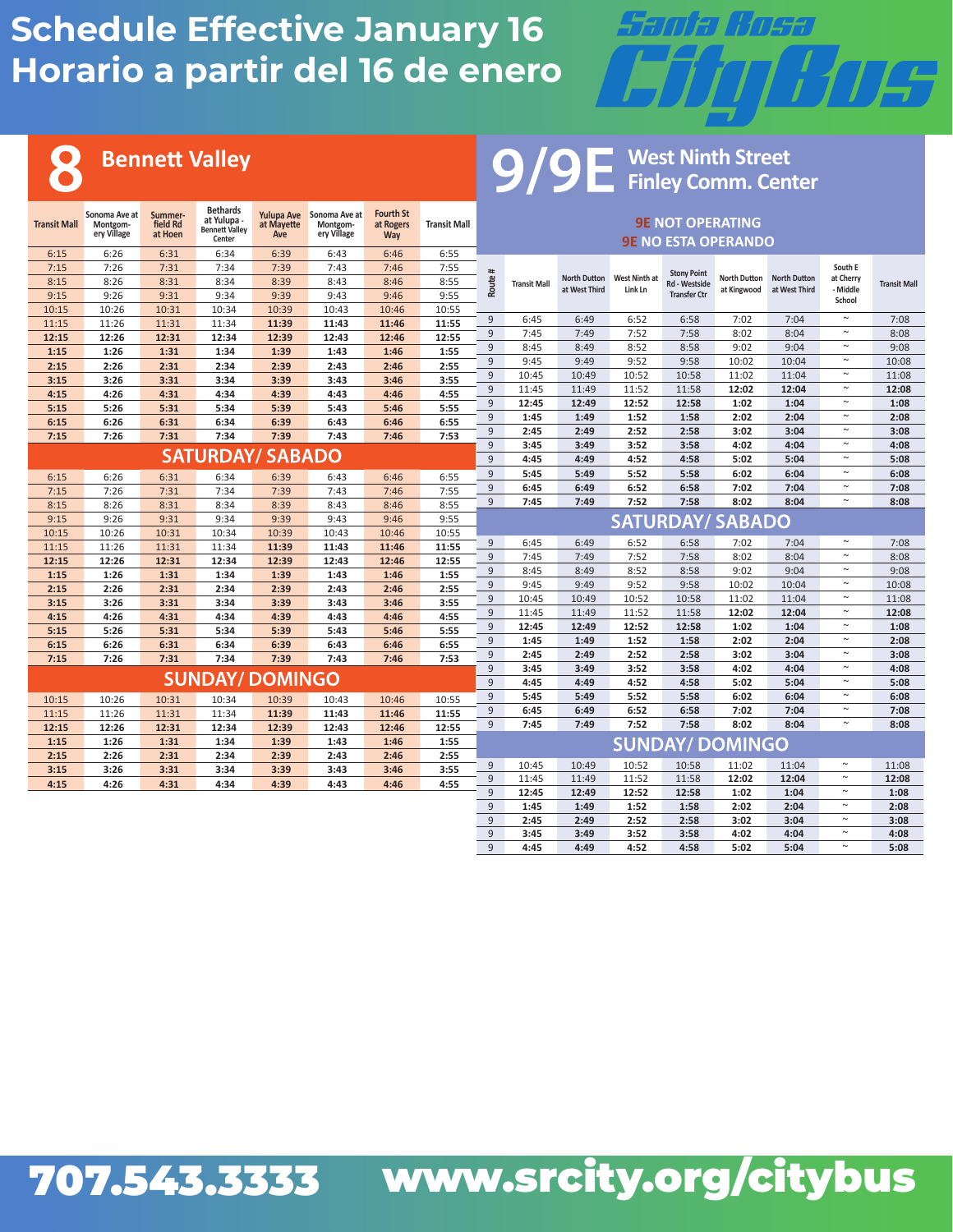

**Roseland**

#### **Coddingtown Mall Coffey Lane**

| <b>Transit Mall</b> | Coddingtown      | Airway Dr at<br><b>Hopper Ave</b> | <b>Round Barn</b><br>Blyd at<br><b>Round Barn</b><br>Cir - Medical<br>Offices | <b>Bicentennial</b><br>at Ventura /<br><b>Kaiser Hospital</b> | Piner Rd<br>Industrial<br><b>Drive</b> | Coddingtown      | <b>Transit Mall</b> | <b>Transit Mall</b> | Corby Ave at<br><b>Barham Ave</b> | <b>Hearn Ave at</b><br>Corby Ave / DMV | <b>Hearn at Burbank</b><br>- SW Community<br>Park | West Ave at<br><b>South Ave</b> | Sebastopol Rd at<br><b>Dutton Ave</b> | <b>Transit Mall</b> |
|---------------------|------------------|-----------------------------------|-------------------------------------------------------------------------------|---------------------------------------------------------------|----------------------------------------|------------------|---------------------|---------------------|-----------------------------------|----------------------------------------|---------------------------------------------------|---------------------------------|---------------------------------------|---------------------|
|                     |                  |                                   |                                                                               |                                                               |                                        |                  |                     | 6:05                | 6:12                              | 6:17                                   | 6:22                                              | 6:27                            | 6:32                                  | 6:39                |
| 7:45                | 7:52             | 8:03                              | 8:13                                                                          | 8:19                                                          | 8:22                                   | 8:30             | 8:37                | 7:05                | 7:12                              | 7:17                                   | 7:22                                              | 7:27                            | 7:32                                  | 7:39                |
| 8:45                | 8:52             | 9:03                              | 9:13                                                                          | 9:19                                                          | 9:22                                   | 9:30             | 9:37                | 8:05                | 8:12                              | 8:17                                   | 8:22                                              | 8:27                            | 8:32                                  | 8:39                |
| 9:45                | 9:52             | 10:03                             | 10:13                                                                         | 10:19                                                         | 10:22                                  | 10:30            | 10:37               | 9:05                | 9:12                              | 9:17                                   | 9:22                                              | 9:27                            | 9:32                                  | 9:39                |
| 10:45               | 10:52            | 11:03                             | 11:13                                                                         | 11:19                                                         | 11:22                                  | 11:30            | 11:37               | 10:05               | 10:12                             | 10:17                                  | 10:22                                             | 10:27                           | 10:32                                 | 10:39               |
| 11:45               | 11:52            | 12:03                             | 12:13                                                                         | 12:19                                                         | 12:22                                  | 12:30            | 12:37               | 11:05               | 11:12                             | 11:17                                  | 11:22                                             | 11:27                           | 11:32                                 | 11:39               |
| 12:45               | 12:52            | 1:03                              | 1:13                                                                          | 1:19                                                          | 1:22                                   | 1:30             | 1:37                | 12:05               | 12:12                             | 12:17                                  | 12:22                                             | 12:27                           | 12:32                                 | 12:39               |
| 1:45                | 1:52             | 2:03                              | 2:13                                                                          | 2:19                                                          | 2:22                                   | 2:30             | 2:37                | 1:05                | 1:12                              | 1:17                                   | 1:22                                              | 1:27                            | 1:32                                  | 1:39                |
| 2:45                | 2:52             | 3:03                              | 3:13                                                                          | 3:19                                                          | 3:22                                   | 3:30             | 3:37                | 2:05                | 2:12                              | 2:17                                   | 2:22                                              | 2:27                            | 2:32                                  | 2:39                |
| 3:45                | 3:52             | 4:03                              | 4:13                                                                          | 4:19                                                          | 4:22                                   | 4:30             | 4:37                | 3:05                | 3:12                              | 3:17                                   | 3:22                                              | 3:27                            | 3:32                                  | 3:39                |
| 4:45                | 4:52             | 5:03                              | 5:13                                                                          | 5:19                                                          | 5:22                                   | 5:30             | 5:37                | 4:05                | 4:12                              | 4:17                                   | 4:22                                              | 4:27                            | 4:32                                  | 4:39                |
|                     |                  |                                   | <b>SATURDAY/ SABADO</b>                                                       |                                                               |                                        |                  |                     | 5:05                | 5:12                              | 5:17                                   | 5:22                                              | 5:27                            | 5:32                                  | 5:39                |
|                     |                  |                                   |                                                                               |                                                               |                                        |                  |                     | 6:05                | 6:12                              | 6:17                                   | 6:22                                              | 6:27                            | 6:32                                  | 6:39                |
|                     |                  |                                   | <b>Bicentennial</b>                                                           | <b>Piner</b> at                                               |                                        |                  |                     | 7:05                | 7:12                              | 7:17                                   | 7:22                                              | 7:27                            | 7:32                                  | 7:39                |
| <b>Transit Mall</b> | Codding-<br>town | Airway Dr at<br><b>Hopper Ave</b> | at Ventura<br>/ Kaiser<br>Hospital                                            | <b>Industrial</b><br><b>Drive</b>                             | Coffey at<br><b>Bluebell</b>           | Codding-<br>town | <b>Transit Mall</b> |                     |                                   |                                        | <b>SATURDAY/ SABADO</b>                           |                                 |                                       |                     |
| 7:45                | 7:55             | 8:06                              | 8:13                                                                          | 8:16                                                          | 8:21                                   | 8:27             | 8:37                | 6:05                | 6:12                              | 6:17                                   | 6:22                                              | 6:27                            | 6:32                                  | 6:39                |
| 8:45                | 8:55             | 9:06                              | 9:13                                                                          | 9:16                                                          | 9:21                                   | 9:27             | 9:37                | 7:05                | 7:12                              | 7:17                                   | 7:22                                              | 7:27                            | 7:32                                  | 7:39                |
| 9:45                | 9:55             | 10:06                             | 10:13                                                                         | 10:16                                                         | 10:21                                  | 10:27            | 10:37               | 8:05                | 8:12                              | 8:17                                   | 8:22                                              | 8:27                            | 8:32                                  | 8:39                |
| 10:45               | 10:55            | 11:06                             | 11:13                                                                         | 11:16                                                         | 11:21                                  | 11:27            | 11:37               | 9:05                | 9:12                              | 9:17                                   | 9:22                                              | 9:27                            | 9:32                                  | 9:39                |
| 11:45               | 11:55            | 12:06                             | 12:13                                                                         | 12:16                                                         | 12:21                                  | 12:27            | 12:37               | 10:05               | 10:12                             | 10:17                                  | 10:22                                             | 10:27                           | 10:32                                 | 10:39               |
| 12:45               | 12:55            | 1:06                              | 1:13                                                                          | 1:16                                                          | 1:21                                   | 1:27             | 1:37                | 11:05               | 11:12                             | 11:17                                  | 11:22                                             | 11:27                           | 11:32                                 | 11:39               |
| 1:45                | 1:55             | 2:06                              | 2:13                                                                          | 2:16                                                          | 2:21                                   | 2:27             | 2:37                | 12:05               | 12:12                             | 12:17                                  | 12:22                                             | 12:27                           | 12:32                                 | 12:39               |
| 2:45                | 2:55             | 3:06                              | 3:13                                                                          | 3:16                                                          | 3:21                                   | 3:27             | 3:37                | 1:05                | 1:12                              | 1:17                                   | 1:22                                              | 1:27                            | 1:32                                  | 1:39                |
| 3:45                | 3:55             | 4:06                              | 4:13                                                                          | 4:16                                                          | 4:21                                   | 4:27             | 4:37                | 2:05                | 2:12                              | 2:17                                   | 2:22                                              | 2:27                            | 2:32                                  | 2:39                |
| 4:45                | 4:55             | 5:06                              | 5:13                                                                          | 5:16                                                          | 5:21                                   | 5:27             | 5:37                | 3:05                | 3:12                              | 3:17                                   | 3:22                                              | 3:27                            | 3:32                                  | 3:39                |
|                     |                  |                                   |                                                                               |                                                               |                                        |                  |                     | 4:05                | 4:12                              | 4:17                                   | 4:22                                              | 4:27                            | 4:32                                  | 4:39                |
|                     |                  |                                   | <b>SUNDAY/ DOMINGO</b>                                                        |                                                               |                                        |                  |                     | 5:05                | 5:12                              | 5:17                                   | 5:22                                              | 5:27                            | 5:32                                  | 5:39                |
|                     |                  |                                   |                                                                               |                                                               |                                        |                  |                     | 6:05                | 6:12                              | 6:17                                   | 6:22                                              | 6:27                            | 6:32                                  | 6:39                |
| <b>Transit Mall</b> | Coddingtown      | Airway Dr at<br><b>Hopper Ave</b> | <b>Bicentennial</b><br>at Ventura /                                           | Piner at<br>Industrial                                        | Coffey at<br><b>Bluebell</b>           | Coddingtown      | <b>Transit Mall</b> | 7:05                | 7:12                              | 7:17                                   | 7:22<br><b>SUNDAY/ DOMINGO</b>                    | 7:27                            | 7:32                                  | 7:39                |
|                     |                  |                                   | <b>Kaiser Hospital</b>                                                        | <b>Drive</b>                                                  |                                        |                  |                     |                     |                                   |                                        |                                                   |                                 |                                       |                     |
| 9:45                | 9:55             | 10:06                             | 10:13                                                                         | 10:16                                                         | 10:21                                  | 10:27            | 10:37               | 10:05               | 10:12                             | 10:17                                  | 10:22                                             | 10:27                           | 10:32                                 | 10:39               |
| 10:45               | 10:55            | 11:06                             | 11:13                                                                         | 11:16                                                         | 11:21                                  | 11:27            | 11:37               | 11:05               | 11:12                             | 11:17                                  | 11:22                                             | 11:27                           | 11:32                                 | 11:39               |
| 11:45               | 11:55            | 12:06                             | 12:13                                                                         | 12:16                                                         | 12:21                                  | 12:27            | 12:37               | 12:05               | 12:12                             | 12:17                                  | 12:22                                             | 12:27                           | 12:32                                 | 12:39               |
| 12:45               | 12:55            | 1:06                              | 1:13                                                                          | 1:16                                                          | 1:21                                   | 1:27             | 1:37                | 1:05                | 1:12                              | 1:17                                   | 1:22                                              | 1:27                            | 1:32                                  | 1:39                |
| 1:45                | 1:55             | 2:06                              | 2:13                                                                          | 2:16                                                          | 2:21                                   | 2:27             | 2:37                | 2:05                | 2:12                              | 2:17                                   | 2:22                                              | 2:27                            | 2:32                                  | 2:39                |
| 2:45                | 2:55             | 3:06                              | 3:13                                                                          | 3:16                                                          | 3:21                                   | 3:27             | 3:37                | 3:05                | 3:12                              | 3:17                                   | 3:22                                              | 3:27                            | 3:32                                  | 3:39                |
| 3:45                | 3:55             | 4:06                              | 4:13                                                                          | 4:16                                                          | 4:21                                   | 4:27             | 4:37                | 4:05                | 4:12                              | 4:17                                   | 4:22                                              | 4:27                            | 4:32                                  | 4:39                |

1